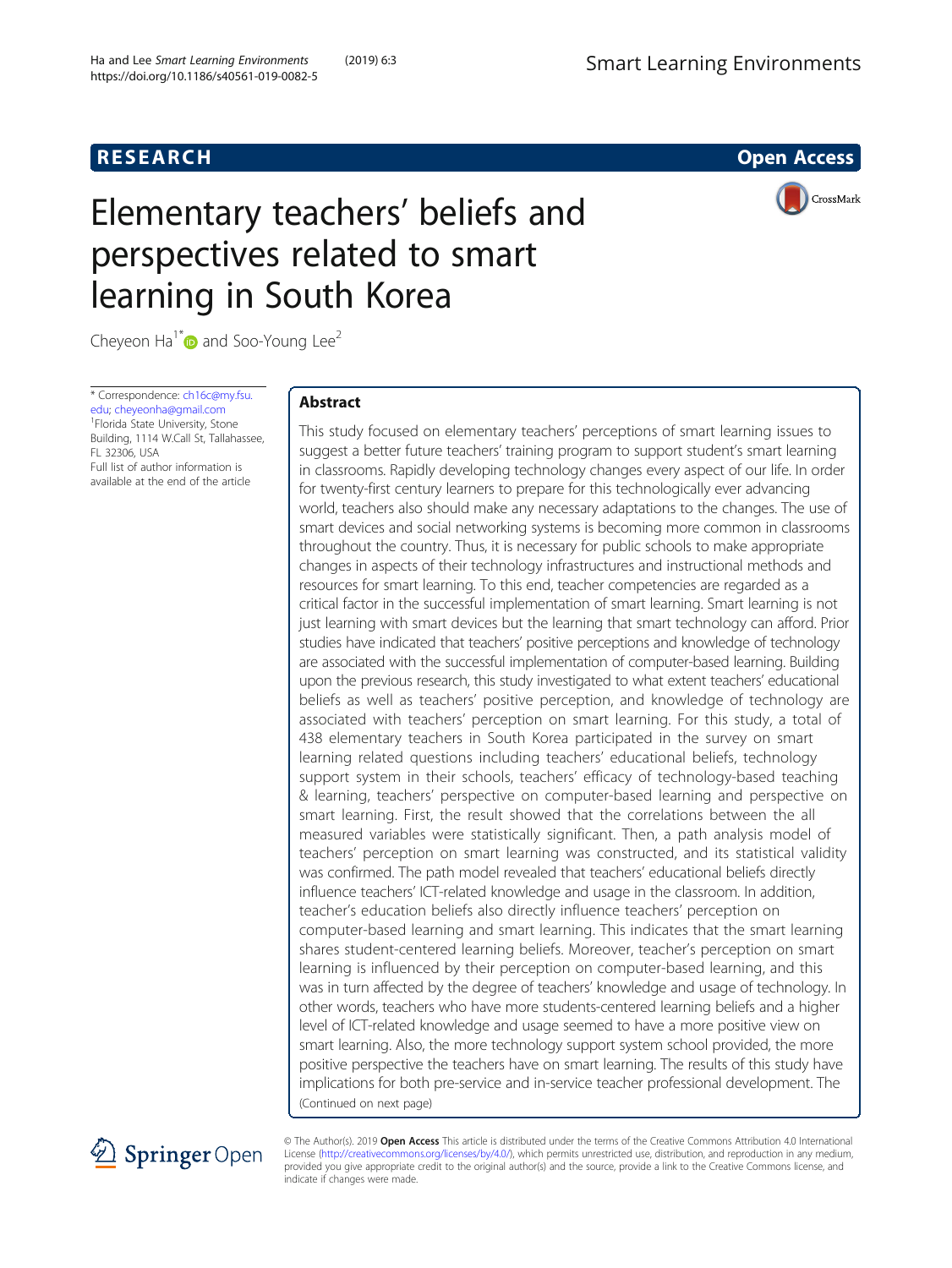#### (Continued from previous page)

teachers who are responsible for the twenty-first century learners should be equipped with practical competencies of advancing technology in the classroom and firm beliefs regarding student-centered learning in technology-rich environments.

Keywords: Smart learning, Smart learning environment, E-learning, ICT in education, Teachers' beliefs, Teachers' efficacy, Teachers' perspective on smart learning

## Background

Smart devices and social networking systems are becoming more common in classrooms around the country. Thus, public schools need to change aspects of their technology operating systems and instructional methods. With these changes, governments and IT companies internationally are implementing smart learning projects designed to prepare teachers for the future of education. For example, Intel and Microsoft are conducting a digital literacy study, the "Assessment and Teaching of Twenty-First Century Skills Project" (ATC21S), which is intended to improve the school curricula in Australia, Finland, Singapore, and the U.S.

In 2012, the Korean government initiated a strategic plan for SMART education for every student. SMART education is an educational policy that refers to Self-directed, Motivated, Adaptive, Resource enriched, and Technology embedded education. These are characteristics that Smart educational methods and resources should be able to offer. This addresses that Smart education is not just about education with smart devices, but it should be an educational paradigm and approach that smart technology can offer but the traditional classroom-based education had hardly afforded. To implement the SMART education policy in schools, the Korean government has developed digital textbooks, online learning resources, and infrastructure systems that allow wireless Internet connections in the school. In addition to these hardware and software-based supports, many educators and researchers have developed SMART educational models (e.g., Kim and Bae [2012](#page-13-0); Lim et al. [2013;](#page-13-0) Noh et al. [2011\)](#page-13-0), and conducted classroom-based research to find out the effectiveness of SMART education (e.g., Kim and Lee [2016;](#page-13-0) Lee and Lee [2013](#page-13-0); Leem and Kim [2016\)](#page-13-0). In addition, research on teachers' perception of Smart education have been studied with many different groups of teachers including pre-service teachers (Seol and Son [2012\)](#page-13-0), in-service teachers (Lim [2012](#page-13-0)), leading teachers (Park et al. [2013](#page-13-0)), and science teachers (Yang et al. [2015\)](#page-14-0). However, many of previous studies mainly focused on teachers' competencies on the technology itself or its use in the classroom and teachers' perspective on smart education. However, it is still rare to find research on teachers' beliefs about education itself either directly or indirectly affect their level of competencies of technology in the classroom and their view on smart education. If we define smart learning is not just learning with smart technology but learning that smart technology can bring about, we must pay attention to teachers' beliefs about learning itself as well as their competencies with technology.

Poulova and Klimova ([2015](#page-13-0)) pointed out that the paradigm has shifted today from e-Learning to mobile learning (m-Learning); thus, "Smart learning" can be defined as a broader concept that includes both current and future technology-based learning. In general, many governments in different countries have made considerable investments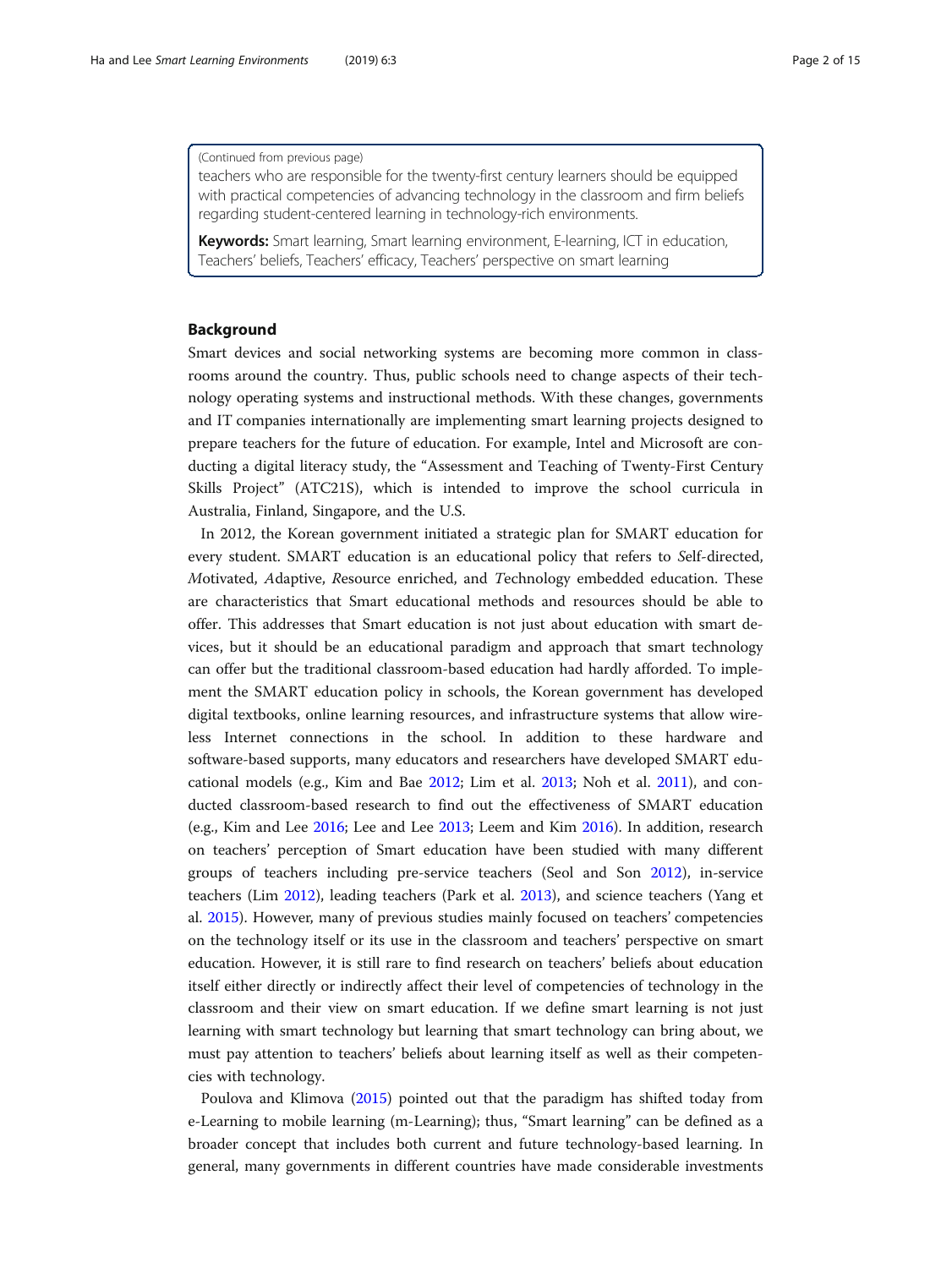to equip schools with technology; however, fiscal and material resources do not always result in the successful implementation of technology-enriched learning in the classroom. Previous studies on smart learning have viewed teachers as a critical factor in successful implementation of smart learning in schools (Blau and Shamir-inbal [2017](#page-12-0); Brinkley et al. [2011;](#page-12-0) Teeroovengadum et al. [2017;](#page-13-0) Willis et al. [2018\)](#page-14-0). Palfrey and Gasser ([2008](#page-13-0)) described teachers and students as two very different generations. While most teachers constitute the "digital immigrants" generation that has adapted to technological development as adults, students are the "digital natives" who have been familiar with the Internet since birth. Therefore, teachers as digital immigrants require special training to educate the digital native generation. At the dawn of the twenty-first century, Roschelle et al. ([2000](#page-13-0)) addressed the various ways computer technology can be used to improve how and what children learn in the classroom: "As ever-increasing resources are committed to bringing computers into the classroom, parents, policymakers, and educators need to be able to determine how technology can be used most effectively to improve student learning" (p. 77). Over the last two decades, technology has made dramatic advancements and brought astonishing changes in every aspect of our life including schools and education. We, educators, should keep studying how new technology can make learning more effective than before. In this on-going endeavor, our focus always should be the improvement of learning, which is more than just the use of technology itself.

## Literature review

Development of media and technology has been accompanied by a paradigm shift in school education. Rather than learning from only teacher's lectures, many students are becoming accustomed to exploring new knowledge and expanding their learning and interests through the media. Traditional school education methods face criticism that learning content should reflect current societal trends. Therefore, teacher training programs should be improved to support the changing needs of a new generation.

Binkley et al. [\(2012](#page-12-0)) defined twenty-first century skills as follows: 1) creativity and innovation; 2) critical thinking, problem-solving, and decision making; 3) learning to learn and metacognition; 4) communication; 5) collaboration; 6) information literacy; 7) Information and Communication Technology (ICT) literacy; 8) citizenship; 9) life and career, and 10) personal and social responsibility. Griffin et al. ([2012](#page-13-0)) also confirmed those learning skills are required in the twenty-first century; however, they believed that the skills the new generation require do not differ entirely from previous ones. Because important learning abilities are based on twentieth century technology, new technologies simply will be merged with the new learning environment based on the previous school environment.

The design of variables in the study is based on the classic Technology Acceptance Model (TAM) dimensions by Davis et al. [\(1989\)](#page-13-0). They explained the general user's intention to accept technology with two determinants; perceived usefulness and perceived ease of use. Many recent technology user studies also develop the ideas from the TAM model (Cheok and Wong [2015;](#page-13-0) Teeroovengadum et al. [2017;](#page-13-0) Weng et al. [2018](#page-14-0)). In the same context, we assumed that when teachers have usefulness perspectives on the current computer-based teaching and learning or future smart learning, it would be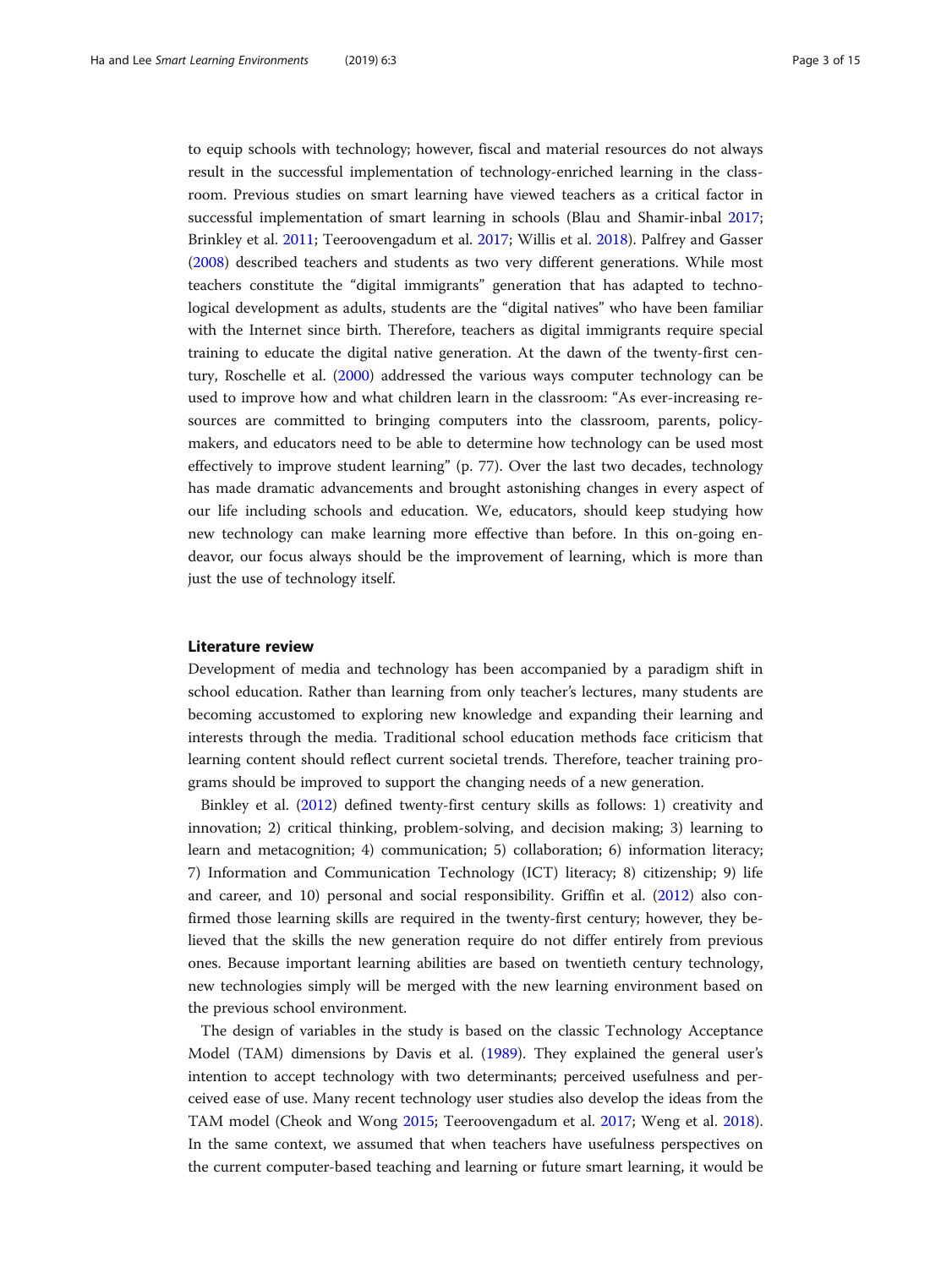positively related to their frequent ICT class adopting rate. Also, we took a close look at the teacher's efficacy, specifically ICT knowledge and using technology tools in classrooms. This is because teachers' perspectives of ease of use would be connected to their technology efficacy in smart learning environments.

One of the issues in smart learning in school education is that current educational methods and content do not fit well with new generation skills such as information and ICT literacy (Engen et al. [2014\)](#page-13-0). Related to this problem, Boholano [\(2017\)](#page-12-0) suggested one of the solutions would be developing a better preservice teachers' training, because they will help make a bridge between student's ICT literacy needs and the education system in the future. Hsu and Kuan [\(2013\)](#page-13-0) mentioned that "…technology integration is influenced by many factors related to the teacher and the school environment" (p. 25). In particular, current school teachers still feel burdened in teaching effectively in the smart learning environment and supporting the skills learners expect to use in the future. Previous studies commonly supported the idea that if teachers could have a positive self-efficacy in ICT teaching and learning, they would be likely to easily adopt ICT instructions in classrooms (Blau and Shamir-inbal [2017](#page-12-0); Chang et al. [2017](#page-13-0); Cheok and Wong [2015](#page-13-0); Hatlevik [2017](#page-13-0); Holden and Rada [2011](#page-13-0); Teeroovengadum et al. [2017](#page-13-0); Willis et al. [2018](#page-14-0)). Moreover, Reksten ([2000\)](#page-13-0) explained the importance of teachers' perceptions as follows: "The critical prerequisite for successful technology integration is preparing your staff and your school community to take on the positive aspects of an inviting school 'context' for technology change" (p. 9).

In this study, teachers were assumed to be one of the most important agencies in the successful implementation of smart learning. Hereafter, in reviewing previous research on smart learning, we chose potential teacher-related variables that could affect the effective smart learning. Because previous studies have explored the relations of limited variables with small sample sizes, this study attempted to integrate teachers' knowledge and efficacy of technology use in the classroom with their beliefs about education in smart learning environments and to explore structured relations between different variables.

## Teachers' beliefs (TB) and smart learning

In this study, the variable of Teachers' beliefs (TB) was classified into either learner-centered or teacher-centered, in aspects of teaching assessments and communication types (Woolley et al. [2004](#page-14-0)). The new paradigm of smart learning entails a shift toward a more individual and learner-centered approach. This is because the learner-centered approach has many benefits on a deep understanding of the key concepts during a learning process. Moreover, smart technology can provide students and teachers with learning environments that leaner-centered learning can occur. For example, it is much easier to provide individualized learning materials based on each student's needs and interests using self-paced learning tools on 1:1 tablet PC. Then, teachers can provide individualized scaffolding and feedback as they monitor and evaluate students' progress recorded in Learning Management System (LMS). Also, interactions between students- a teacher and students-students can be enhanced using a wiki or SNS systems in the classroom. Smart technology also closes a gap between the classroom and the real-world. The school curriculum can be more easily aligned with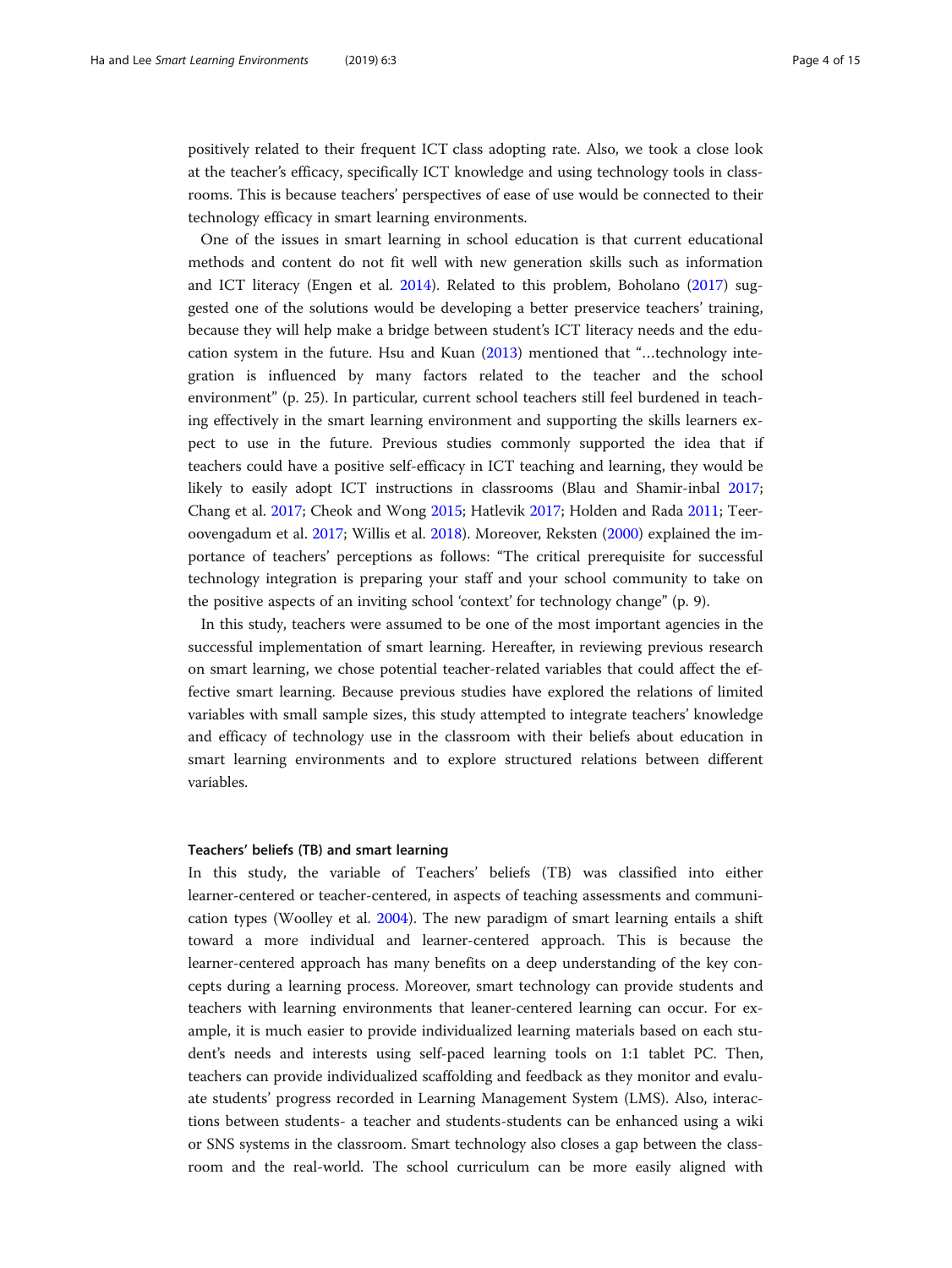authentic real-world contexts as teachers and students have easier access to real-world resources including data, information, and experts than before. (Hedberg [2014\)](#page-13-0). In the same context, Shim [\(2011](#page-13-0)) reported that those teachers who have a more student-centered view prefer to use multimedia materials in the classroom. To this end, we hypothesize that:

H1a: Teachers' belief with learner-centered view predicts their self-efficacy of ICT knowledge.

H1b: Teachers' belief with learner-centered view predicts their self-efficacy of using ICT instructions in the classroom.

H1c: Teachers' belief with learner-centered view predicts their perspectives on current computer-based learning.

H1d: Teachers' belief with learner-centered view predicts their perspectives on future smart learning.

## Technology support system (TSS) and smart learning

Technology Support System (TSS) has been recognized as one of the most important variables in national school education reform policies. Because many smart learning policies are based on building a better smart learning environments, policymakers believe that they should have sufficient budgets. The study of AT21CS also began with the support from renowned IT companies such as Microsoft, Intel, and Cisco. Schools undergo slow system changes compared to other fields. The TSS variable was selected according to these social conventions, in that if a school has a better technology support system, teachers will have positive perceptions about smart learning instruction. Technology Support System is not just technological infrastructure but should also include supports from administrators, technicians and other teachers in the school. In connection with this, van Braak et al. [\(2004\)](#page-13-0) showed that the most meaningful predictor of teachers' computer use was technological innovation in the classroom environment. In another prior study, Petko ([2012\)](#page-13-0) reported that using diverse media and offering frequent opportunities for students' learning activities in the classroom could improve students' understanding and lead to greater academic achievement. In this context, we hypothesize that:

H2a: Technology support system in schools predicts teachers' self-efficacy of ICT knowledge.

H2b: Technology support system in schools predicts teachers' self-efficacy of using ICT instructions in the classroom.

H2c: Technology support system in schools predicts teachers' perspectives on current computer-based learning.

H2d: Technology support system in schools view predicts teachers' perspectives on future smart learning.

## Teachers' efficacy of technology based teaching-learning (TETBTL)

The variable of Teachers' Efficacy of Technology Based Teaching-Learning (TETBTL) was analyzed as a contributing factor to increase the expectations of smart learning. Efficacy refers to an individual's confidence in his/her ability to perform a task. We measured teachers' efficacy with respect to TETBTL with two sub-factors: 1) knowledge of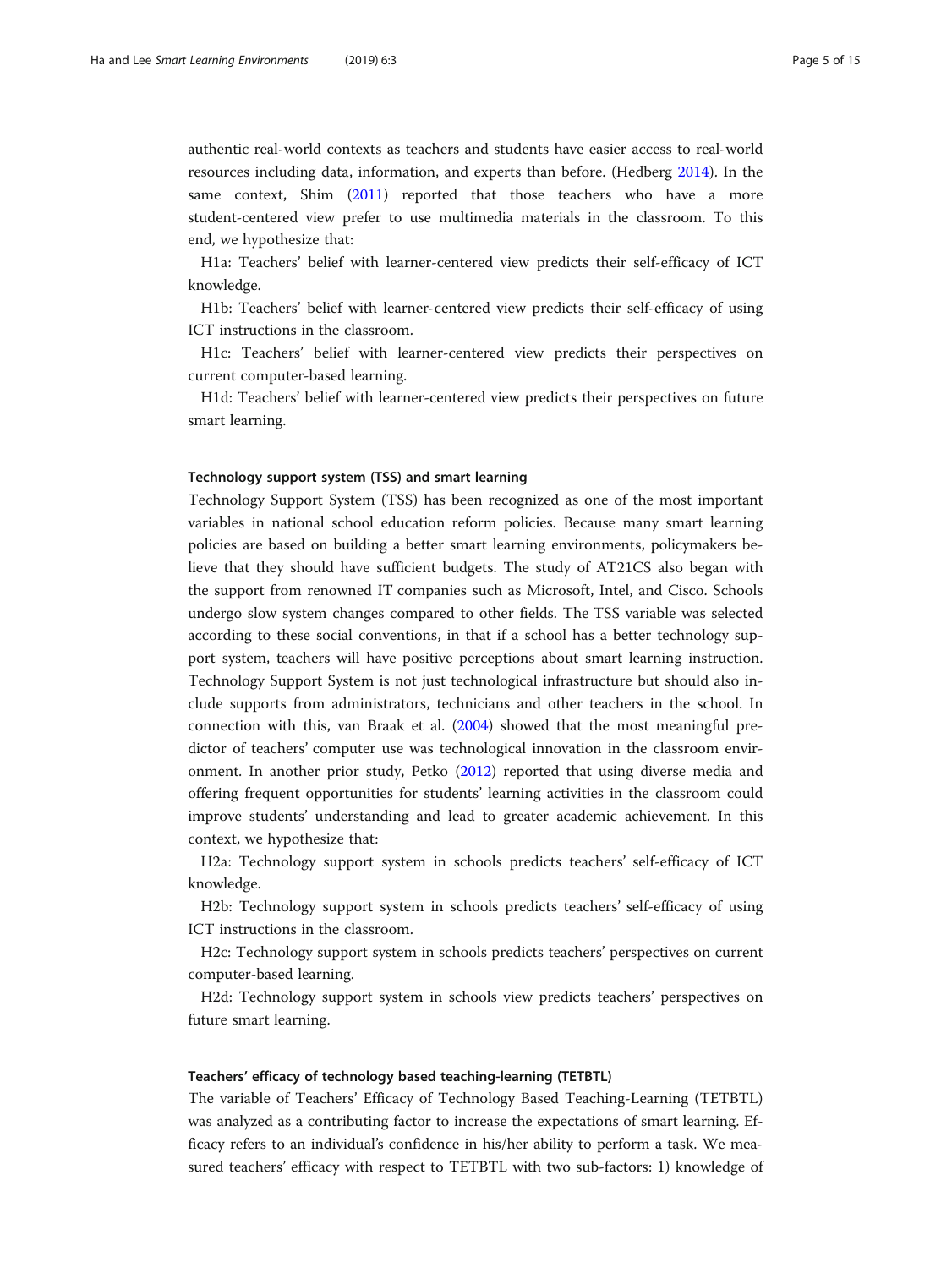technology, and 2) use of technology in the classroom. Hsu and Kuan [\(2013](#page-13-0)) stated that, regardless of their professional teaching ability, some obstacles may slow the progress of changes in the classroom, such as teachers' preferences to teach through lectures and negative perceptions about using technological tools. Holden and Rada ([2011](#page-13-0)) explained the relationship between a teacher's technology efficacy and tendency to accept technology. In similar prior studies, teachers who believe the new media tools have more educational benefits are more likely to use them. And their high degree of technology tool use was positively related to students' academic achievement (Albirini [2006](#page-12-0); van Braak et al. [2004\)](#page-13-0). Based on these ideas, we propose the following hypotheses:

H3a: Teachers' self-efficacy of ICT knowledge predicts their perspectives on current computer-based learning.

H3b: Teachers' self-efficacy of ICT knowledge predicts their perspectives on future smart learning.

H3c: Teachers' self-efficacy of using ICT instructions in the classroom predicts their perspectives on current computer-based learning.

H3d: Teachers' self-efficacy of using ICT instructions in the classroom predicts their perspectives on future smart learning.

## Perspective on computer-based learning (PCL)

This variable measure teacher's current perspectives on computer-based learning. Although the shift to a smart learning environment has been quite slow in schools, most schools already have computers in the classroom, and also use them frequently as a common instructional tool. Holden and Rada ([2011](#page-13-0)) stated that teachers who have a more positive perception of ICT usefulness tend to take advantage of technological tools more actively. Therefore, we assumed that current teachers' computer use, and positive perception could be linked to the future instructional use of smart technology such as tablets, virtual reality system, and other communicative social media devices. Accordingly, we suggest the following hypotheses:

H4: Teachers' perspectives on current computer-based learning predicts their perspectives on future smart learning.

#### Perspective on smart learning (PSL)

This variable is a dependent variable of this study as this is closely related to the core of the study. PSL is a teachers' attitude and belief toward smart learning, and it was assumed to be related to other variables in this study.

Holden and Rada [\(2011](#page-13-0)) constructed a model of teachers' tendencies to accept technology. They explained that teachers' technology efficacy is associated with the usability of technology and that usability is related to perceived usefulness. Many teachers are reluctant to make changes and use new technology and innovation in the classroom when they feel they lack the skills to do so and prefer the traditional teaching methods they are familiar with. Brinkley et al. ([2011\)](#page-12-0) found that it is quite difficult for teachers to use teaching methods to which they are not accustomed, such as using electronic resources in teaching. Other researchers have focused on teachers'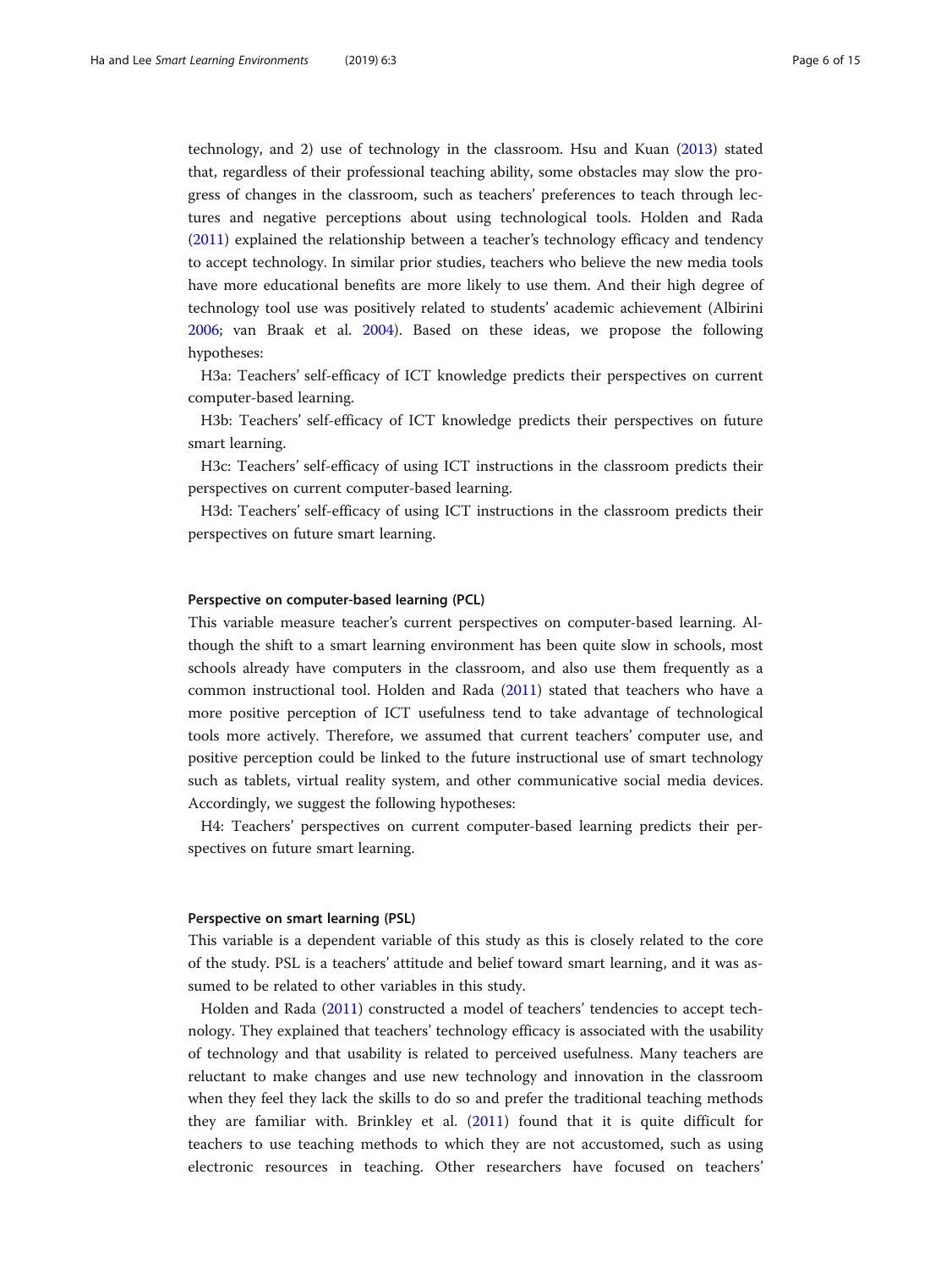negative views about technology-based learning assessments (e.g., Inan and Lowther [2010;](#page-13-0) Lowther et al. [2008](#page-13-0)).

This correlational study defined the variables related to teachers' perspectives on smart learning and investigated the relations among them in the current school environment in Korea. The study results led to suggestions about an effective teachers' training program model to be addressed in a follow-up study.

## **Methods**

We investigated to what extent teachers' educational beliefs (TB), technology support system (TSS) in the school, teachers' self-efficacy on knowledge of technology (ICT-K) and self-efficacy on use of technology in the classroom (ICT-U) influence teachers' perceptive on computer-based learning (PCL) as well as perspective on smart learning (PSL). This study first sought to explain the correlations among the measured variables related to teachers' perspectives on smart learning. Then, the path model with those variables was constructed and confirmed.

#### Survey research design

Survey research has various strengths because it can efficiently gather and capture meaningful information on participants' perspectives, characteristics, and actions from a large sample (Pinsonneault and Kraemer [1993\)](#page-13-0). The sampling plan reflected the study's purpose, which was to explore current elementary teachers' perspectives on smart learning and other psychological and behavioral variables. We sampled 20 different elementary schools in an urban area of South Korea randomly and collected written surveys from more than 400 teachers. Aron et al. ([2008](#page-12-0)) stated that the effect size provides information in survey research by indicating the importance of the study results overall. In the study, a medium effect size, .30, was selected. To increase statistical power, the sample was larger than that recommended at the power baseline of .90 and α level of .05.

#### Measurements

The survey instrument comprised of five sections: TB, TSS, TETBTL (ICT-K & ICT-U), PCL, and PSL. The TB showed whether teachers' educational beliefs tended closer to either a teacher- or student-centered learning. The second variable, the TSS in schools was about teachers' perception on how much they had the necessary technology supports in their school environments. The next variable used was TETBTL, which has two subscales: 1) Knowledge of Information & Communication Technology (ICT-K), and 2) Use of Information & Communication Technology in the classroom (ICT-U). The PCL variable was selected to investigate teachers' current understanding of computer use in the classroom. The last variable was PSL, which was the core of the study. PSL was about teachers' concerns as well as expectations regarding smart learning can bring about in the classroom. We explored to what degree PSL could be affected by previously described independent variables. TB was assessed with a total of 29 questions that addressed teachers' constructivist views of the classroom. The first part of TB was asking to what degree participants agree to a teacher's role to be either facilitator or lecture. The second part of TB was tapped into teachers' beliefs regarding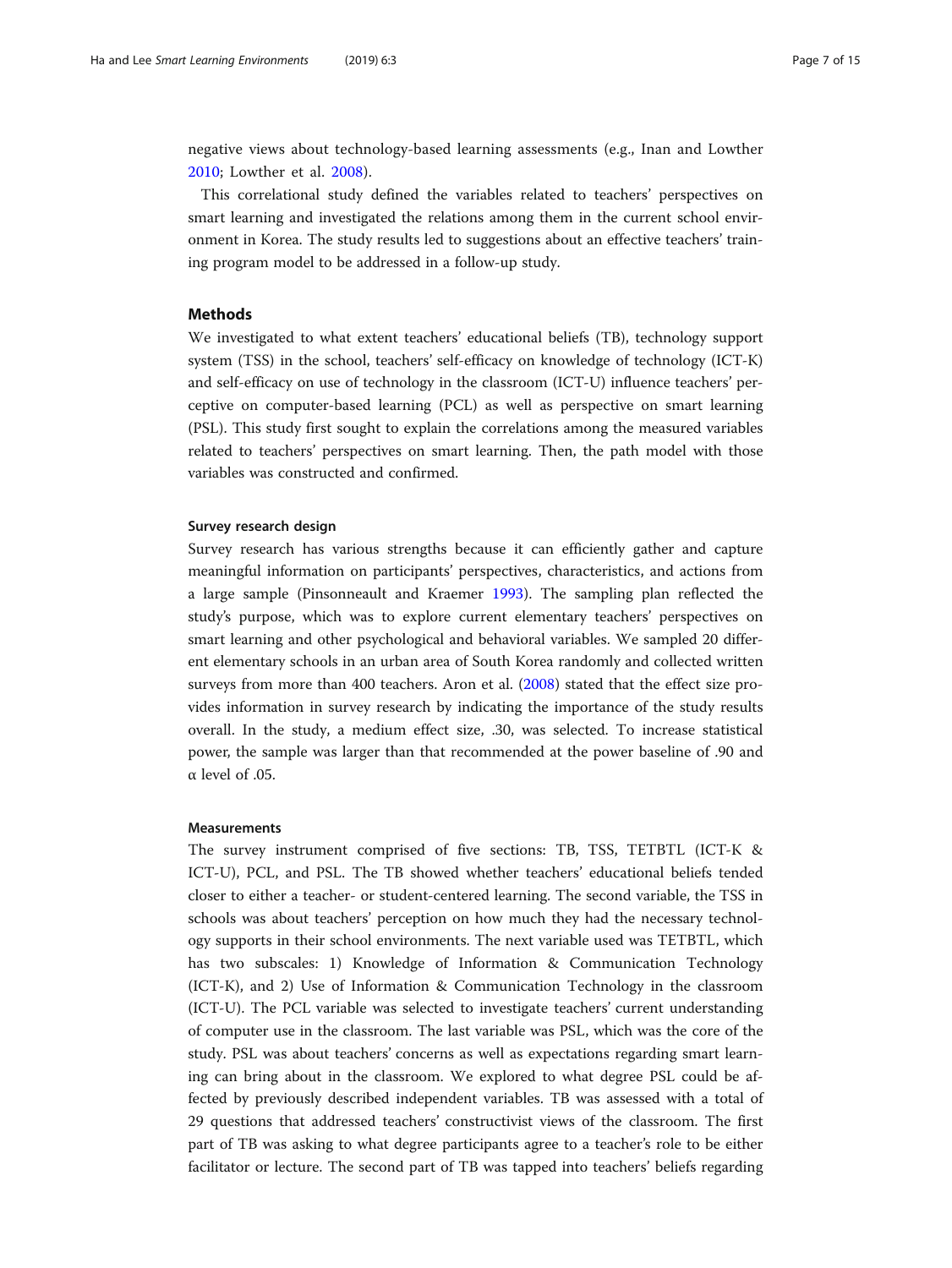learning in general (e.g., A good quality of teaching class depends on each student's learning). A low score on TB indicates a teacher-centered perspective, while a high score indicates that the teacher tends to adopt a student-centered approach. The questions were taken from Woolley et al.'s ([2004\)](#page-14-0) study. The authors reported the Cronbach's α of TB was .78.

The TSS comprised 13 questions on a 5-point Likert scale, that asked about the schools' technological system and support status. Teachers answered the questions from 1 (I totally disagree with that) to 5 (I totally agree with that). The items evaluated participants' current working school environment (e.g., I think that the current school environments provide appropriate technical support for ICT instructions). The survey questions were selected from Shin's ([2011](#page-13-0)) study of ICT teachers' instruction, in which he reported that the instrument's final Cronbach's α was .92.

The TETBTL had two subscales. The questions were taken from Pepanastasiou and Angeli [\(2008\)](#page-13-0) study, which evaluated teachers' ICT-K and ICT-U on a 5-point Likert scale; they reported that the Cronbach's reliabilities of the two were .83 and .88, respectively. Based on prior ICT research, the questions were adjusted to expand the meaning to include the concept of smart learning. For example, prior study questions asked about the use of desktop computer-based tools; however, the revised questions included broader technological tools and Smartphone applications, such as Chat, Facebook, and Twitter. Therefore, 10 questions were used to evaluate teachers' efficacy about current knowledge (e.g.,  $I$  know how  $I$  can help students when they have some problems using ICT tools), and 18 items measured teachers' efficacy in ICT use in the classroom (e.g., I can use ICT tools for data collection, data analysis, and sharing the analyzed data results).

The PCL measure was reconstructed from the questionnaire on teachers' attitudes Pepanastasiou and Angeli [\(2008\)](#page-13-0) used in their study, which included a total of 23 questions on a 5-point Likert scale. The participants responded to the answer ranging from 0 (I cannot do it at all) to 5 (I totally can do it all). The items measured teachers' perceptions on current computer-based learning in schools (e.g., Using ICT in a classroom helps teachers teaching students with more effective ways).

The PSL questionnaire measured the degree of positive expectations teachers have about smart learning's effectiveness in the classroom. The contents addressed the general use of computers and diverse devices. Prior studies of ICT and Technology-based learning were reviewed to develop the questionnaire, and a total of 37 questions was included in the final instrument. The items measured teachers' perceptions of future smart learning in schools (e.g., I believe that future schools need to be changed into smart learning environments for teaching and learning innovation). The participants responded to the 5-point Likert scales questions from 1 (I totally disagree with that) to 5 (I totally agree with that).

## Data sources and analysis

The paper-based survey was administered to elementary teachers ( $n = 438$ ) in 20 different public elementary schools in Seoul and Gyeonggi, located in an urban area of South Korea. After missing and non-response cases were eliminated, data from 398 teachers were finally included in the analyses.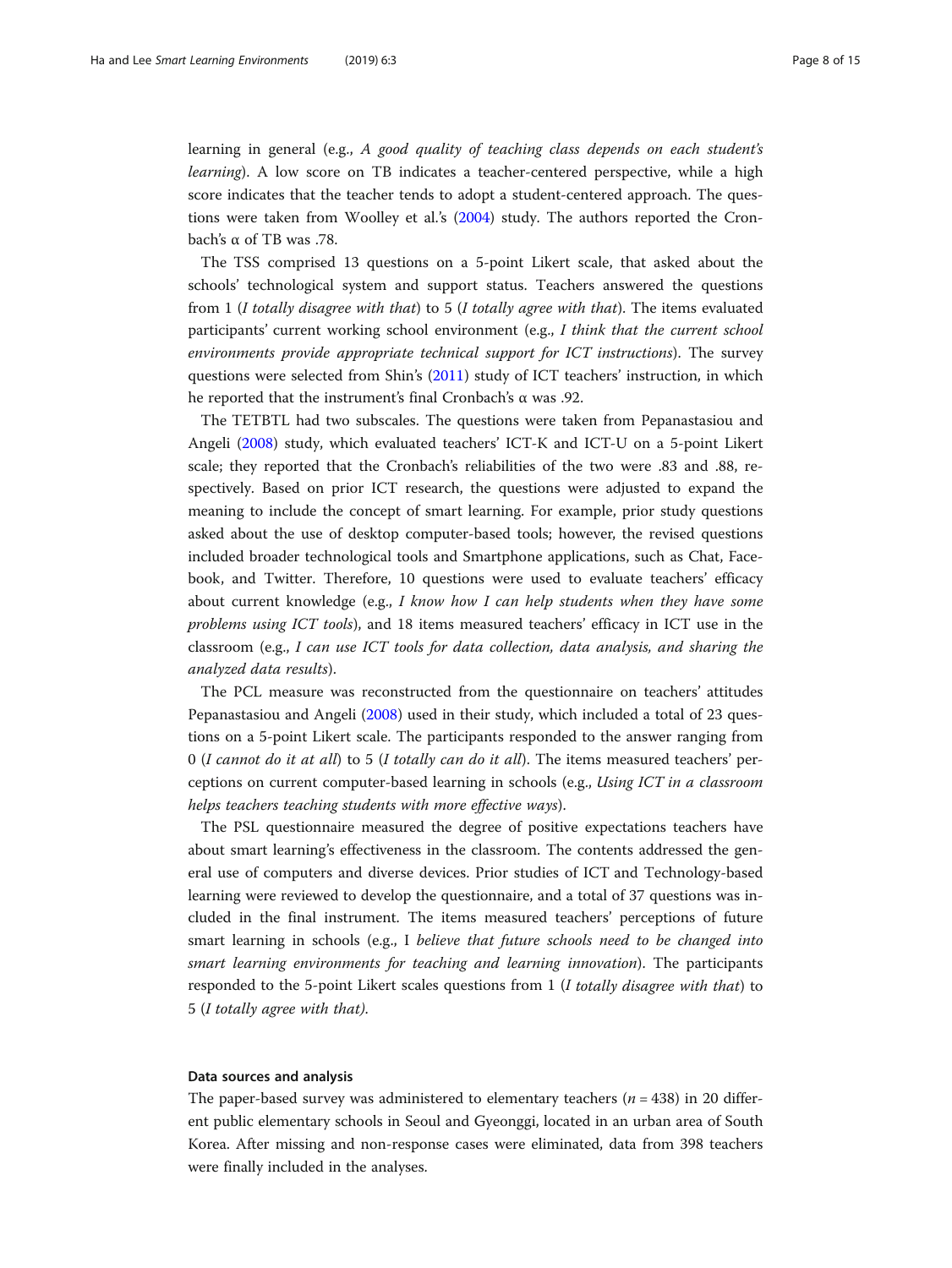The study used a quantitative correlational design to explore the diverse relations between PSL and the other teacher variables. Pearson correlations between the six variables were tested.

The data were analyzed with SPSS (v. 23.0) and Mplus (v. 8). The Pearson correlation coefficient was used in the correlation analyses, and then the path model of PSL used the standardized coefficients in Mplus.

## Results

As Table 1 shows, all variables in the study were strongly correlated each other  $(p)$ < .001). Specifically, PSL was the key variable to be predicted and could be explained according to its relations with the other variables in the study.

The results demonstrated that elementary teachers' PCL was positively associated with PSL ( $p < .001$ ). Student-centered beliefs ( $p < .001$ ) and TSS ( $p < .001$ ) were correlated with PSL, and both the teachers' efficacy in ICT-K and ICT-U were also correlated with PSL  $(p < .001)$ . Because TB, TSS, ICT-K, ICT-U, and PCL were correlated with PSL, it was assumed that existing teachers' and systems' variables could explain teachers' positive perceptions of smart learning in schools. After confirming the correlational relationships between the five independent variables and the dependent variable, PSL, causal relations between variables were explored using the path analysis. The path model goodness-of-fit depends on the results of a Chi-squared test of the model fit  $(\chi^2)$ , the RMSEA, the range of CI, CFI, TFI, and SRMR (Kline [2015\)](#page-13-0). The constructed model fit the data well ( $\chi^2(4) = 3.79$ ,  $p = .44$ , RMSEA = .000, 90% CI [0.000, 0.07] CFI = 1.000, TFI =  $1.001$ , SRMR = .0[1\)](#page-9-0). The path model (Fig. 1) with standardized coefficients shows the diverse direct and indirect effects of the independent variables on PSL. The power of the goodness-of-fit test was greater than .95 with the sample size of 398, and α error probability of .05.

Student-centered TB showed influence on all the other variables in the study. Thus, TB is an important variable that can predict current teachers' efficacy with technology and teachers' perception on computer-based learning and smart learning. TSS were related to teachers' efficacy of ICT-K and ICT-U, PCL, and the outcome variable, PSL (p < .05 for all). Therefore, establishing good technology systems in schools enhances teachers' efficacy with respect to ICT and increases their positive perceptions of smart learning. Teachers who believed they understand technology well were likely to believe they could use it in the classroom more effectively ( $p < .05$ ).

| <b>Table T</b> Correlations Among the Variables of Teachers' Perspectives on Smart Learning |                             |           |           |           |                |     |
|---------------------------------------------------------------------------------------------|-----------------------------|-----------|-----------|-----------|----------------|-----|
| Pearson Correlation                                                                         | ΤB                          | TSS       | $ICT-K$   | ICT-U     | PCL.           | PSL |
| TB                                                                                          |                             |           |           |           |                |     |
| <b>TSS</b>                                                                                  | ***<br>$0.22$ <sup>**</sup> |           |           |           |                |     |
| ICT-K                                                                                       | $0.27***$                   | $0.28***$ |           |           |                |     |
| ICT-U                                                                                       | $***$<br>$0.28^{\degree}$   | $0.29***$ | 0.78      |           |                |     |
| PCL                                                                                         | $0.26***$                   | $0.17***$ | $0.33***$ | $0.37***$ |                |     |
| PSL                                                                                         | $0.28***$                   | $0.32***$ | $0.22***$ | $0.28***$ | $0.58^{\circ}$ |     |

Table 1 Correlations Among the Variables of Teachers' Perspectives on Smart Learning

n = 398<br>Note N

Note. Variable explanations. (TB Teacher's Beliefs, TSS Technology Support System, ICT-K Teacher's efficacy of ICT Knowledge, ICT-U Teacher's efficacy of ICT Using technology in the classroom, PCL Perspective on Computer-based Learning, PSL Perspective on Smart Learning)

 $*p < .05.$   $**p < .01.$   $***p < .001$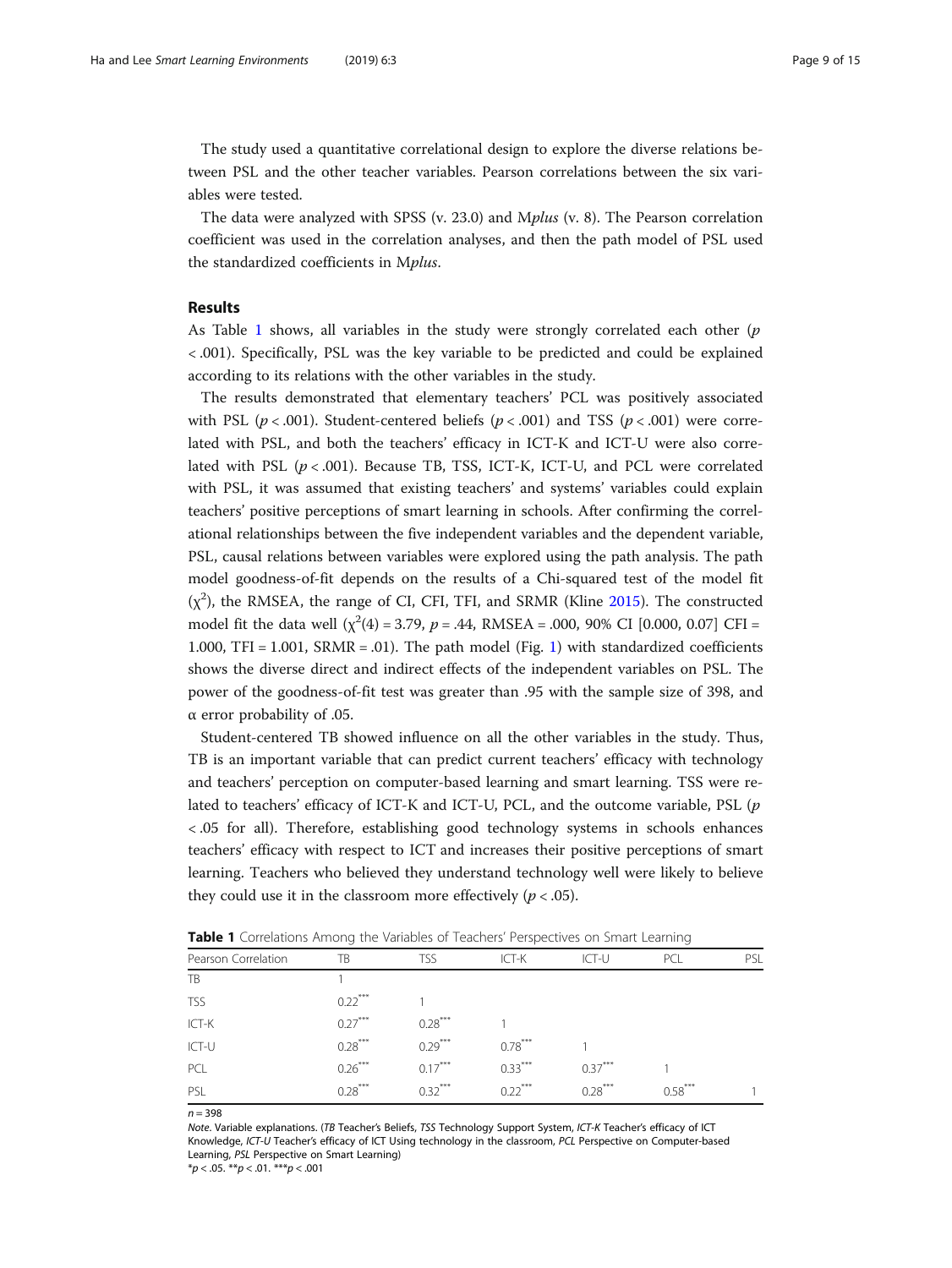<span id="page-9-0"></span>

Further, teachers who were confident about their ability to use technology exhibited more positive perceptions about computer-based teaching and learning in schools (p < .05). The teachers with a more positive view on computer-based learning tended to have more positive expectation regarding smart learning as well. Moreover, student-centered TB, TSS, and teachers' positive PCL ( $p < .05$  for all) had direct effects on the predicted outcome of PSL in addition to indirect impacts via other mediated variables.

We concluded that successful smart learning in schools requires a shift in teachers' educational beliefs to student-centered learning, and efforts to build better technological systems in schools. Moreover, the degree of teachers' self-efficacy on knowledge of ICT and use of ICT in the classroom could predict the state of teachers' perception on computer-based learning, and it will be eventually able to affect teachers' perception on smart learning. Efforts to increase the frequency of computer-based teaching and learning in current classrooms will also contribute to positive perceptions about smart learning in the future. The teachers who have more student-centered educational beliefs with a higher degree of technology support in the school tend to have a more positive view on smart learning. The teachers who believe that they have sufficient knowledge of technology tend to use technology more confidently in the classroom, and they tend to have a more positive view on the effectiveness of computer-based learning and smart learning. Therefore, we suggest that pre-service and in-service professional development programs address all these complex aspects that can affect teachers' concerns and expectations regarding smart learning.

## Discussion and conclusion

This study is a meaningful step in addressing smart learning in public education. Through the study, we explored the diverse variables associated with teachers' perspectives on smart learning. Although policymakers have invested considerable budgets in schools to build better technology infrastructure, smart learning has not fully implemented in real schools. The schools and classrooms have been making changes as technology progresses. Nonetheless, all the promises the smart learning has been trying to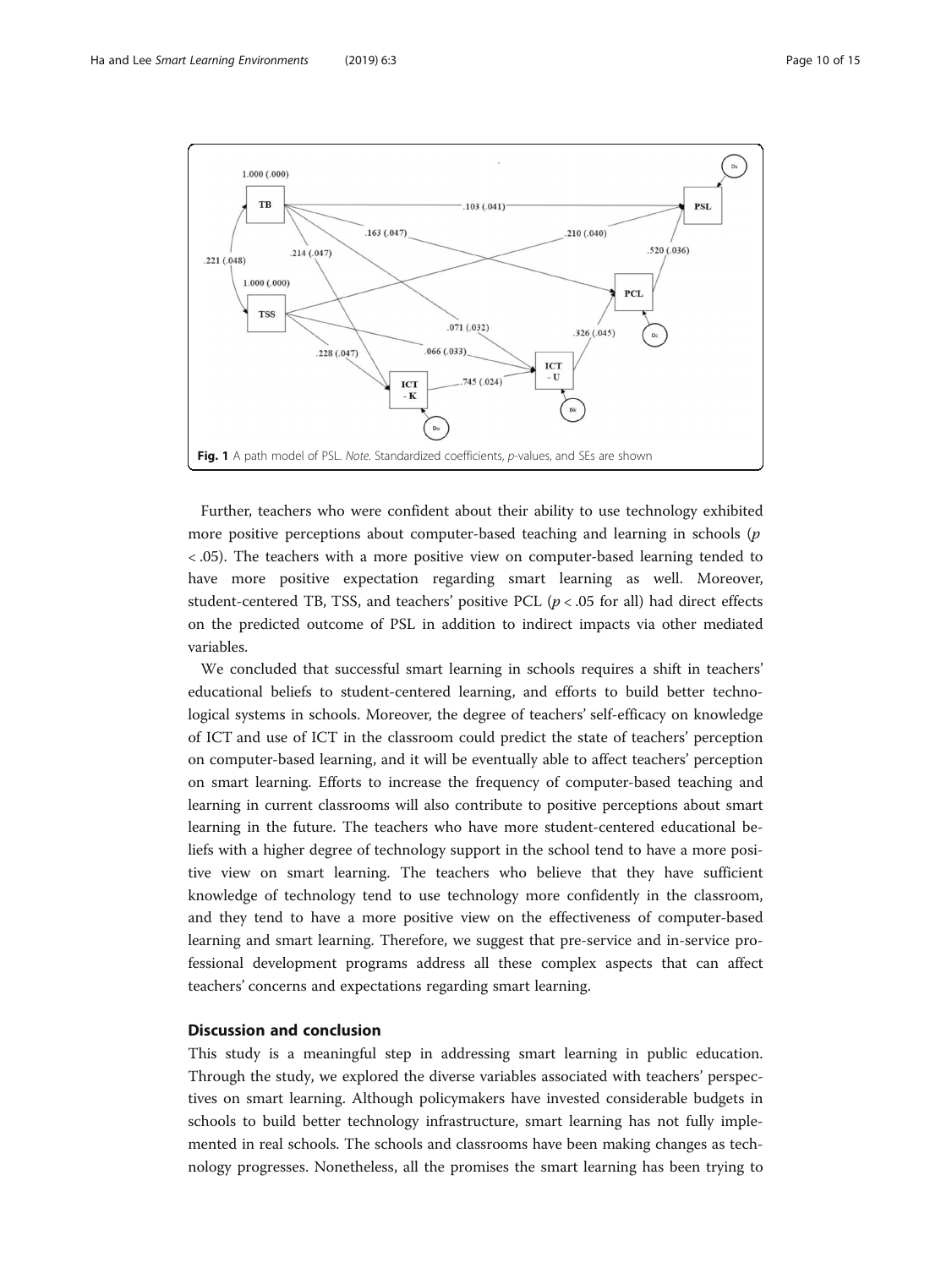deliver in the classrooms are not entirely prominent yet, because technology alone can't bring about changes in students' learning. Building upon the previous studies on teachers' critical role in successful implementation of computer-based learning, we tried to find out complex relationships among teacher variables which would contribute to effective smart learning.

In our study, we surveyed a total of 438 elementary teachers from 20 randomly sampled schools in South Korea. Pearson correlation analysis and path analysis were conducted to explored complex relations among the measured variables. In our analysis, we found that student-centered teacher belief was associated directly with teachers' efficacy in ICT-K and ICT-U. Also, this study supports the previous study results that teachers with a student-centered view showed more positive perspectives on current computer-based learning as well as future smart learning (Shim [2011](#page-13-0)). This indicates that it is most important for teachers to believe that effective learning occurs when students can construct their knowledge and understanding, and when teachers facilitate the learning process and provide an appropriate learning environment. Then, the teachers who have this student-centered learning view would accommodate technology for the sake of students' learning. Those teachers will regard smart technology as just another tool for learning rather than the new technology itself, and they will draw their attention to what the new technology can offer for students' learning instead of what the new technology is (Holden and Rada [2011](#page-13-0); Inan and Lowther [2010;](#page-13-0) Lowther et al. [2008\)](#page-13-0). This means that the future pre-service and in-service professional development for smart learning should address the fundamental issues with leaning. Teachers should be able to have a chance to explore characteristics of effective leaning environments first, then they can investigate what smart technology can do to make effective learning environments. Once teachers see what and how new technology can offer to make effective learning environments, they can be motivated to adopt new technology for learning purpose.

We also found that technology support system is an important variable associated with teachers' efficacy in ICT-K and ICT-U. This supports the results of prior research that technological innovation in the classroom is key to realize successful smart learning (van Braak et al. [2004](#page-13-0)). This indicates that investment in better technology support systems is related directly to teachers' efficacy in technology-based teaching and learning. Thus, policymakers can expect increased teacher efficacy through appropriate investments in technology support systems. Although technology support system was not directly related to the frequent implementation of current computer-based learning in the classroom, teachers who work in an environment with a better technology system tend to have more positive perceptions of future smart learning. The technology support system is not just infrastructure but also include human supports from administrators, technicians and other colleagues. When teachers feel they can get necessary technical, emotional, and environmental supports while they are implementing smart learning, they will more likely adapt new technology in the classroom. When teachers feel they are not alone and further they are encouraged to make changes in the school, they are willing to take a risk. Establishing and providing appropriate and continuous technical support system take time and budget. It requires systematic changes across the school. All constituents of the school should share the vision and expected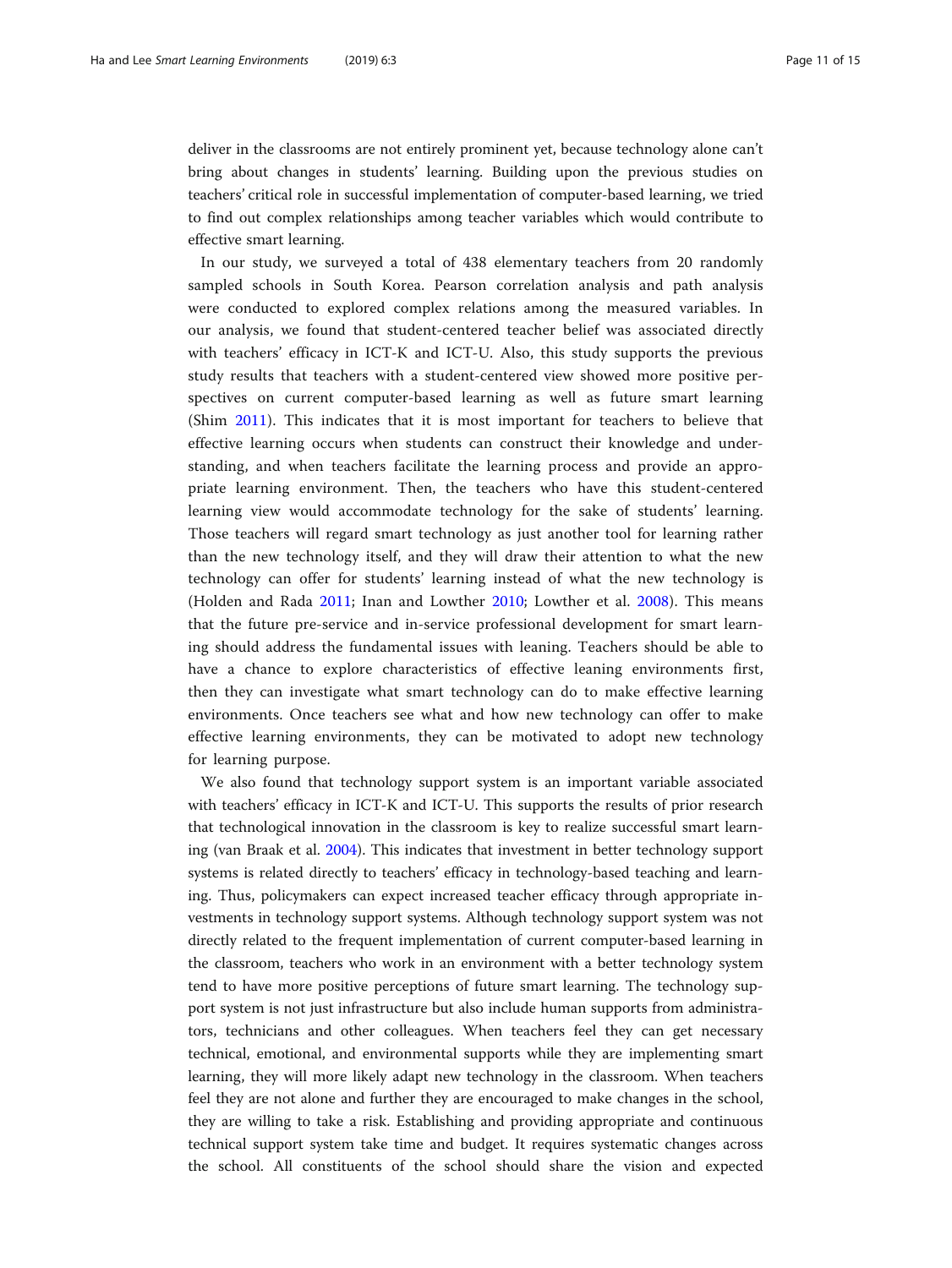outcomes of smart learning. While there are many cost and time constraints to build a smart learning system, providing smart learning training would help teachers to prepare new teaching and learning resources in smart environments.

Consistent with prior studies (Albirini [2006](#page-12-0); Blau and Shamir-inbal [2017;](#page-12-0) Chang et al. [2017;](#page-13-0) Hatlevik [2017\)](#page-13-0), our study found that teachers who have more positive perspectives on current computer use in teaching and learning are likely to have positive perspectives on future smart learning as well. Therefore, it is necessary for teachers to have positive experiences with technology-based teaching and to learn even with a very simple tool based on the recent TAM model studies (Cheok and Wong [2015](#page-13-0); Weng et al. [2018](#page-14-0)). Developing and implementing new tools and materials in learning environments can be challenging for teachers. Teachers who had difficulties and obstacles in using new tools or technology are hard to try another emerging technology. Thus, teacher professional development programs should increase teachers' positive experiences and decrease the possible risk of failure using new technology. To do so, professional development programs should reflect the teachers' voice and needs.

Consequently, to create a stable foundation for a successful smart learning environment in the schools, policymakers and administrators need to support teachers and encourage them to use computers and other emerging technology in the classroom. Those supports involve changing curricula from traditional lecture to more student-centered interactive classes. This study shows the way in which teachers' psychological variables have profound associations with the successful implementation of smart learning in real-world classes.

## Limitations and recommendations for future studies

The data in this study were collected from urban areas in South Korea, and a total of 398 teacher surveys was analyzed to obtain the results. However, the study results could include a potential bias that precludes their generalization to the entire population. For example, teachers in suburban or rural areas with lower investments in technology may have different perceptions from those of teachers in urban areas. Further, the participants' nationality or their different cultural environment could have affected their responses compared to those of teachers in European countries or the U.S. Although these are potential effects of the sampling scheme, South Korea is among the countries most responsive to changes in the IT technology environment. Therefore, there is a high demand for teacher training programs to effect these technological, environmental changes.

Further, the teachers in Korea are required to take professional development training when there is a change in educational policy to learn alternatives to their traditional teaching skills. This is in common with other countries that have undergone changes in the smart learning environment in schools. Therefore, diagnosing problems and the perceptions of South Korean teachers who are adapting to new teaching methods in a smart learning environment can present significant implications for many other countries that will experience similar changes.

The study was an exploratory study that investigated current teachers' perceptions about smart learning, but at the same time, it also was designed to be used as a basic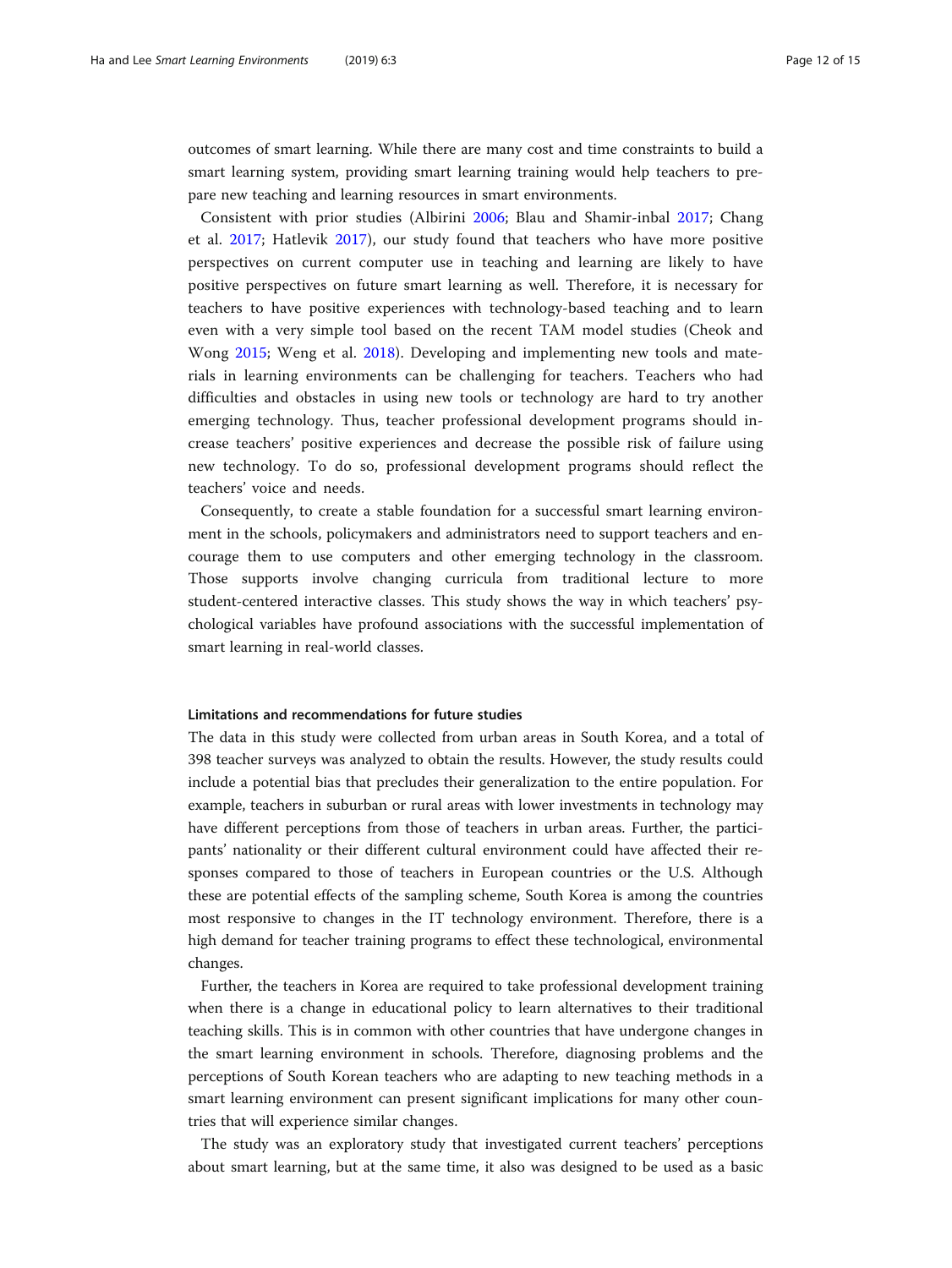<span id="page-12-0"></span>resource to develop smart learning teacher training programs that reflect teachers' needs. Therefore, future studies should focus on identifying practical ways to train teachers in the smart learning environment, as improving teaching competence is an important topic in school education. Our follow-up study will address more practical subject learning issues in classrooms related to diverse, smart learning content and technology in the classroom.

#### Acknowledgements

This study was invited to be presented at the roundtable session, "Science instructor's technology use" at the 2018 AERA conference.

#### Funding

Not applicable.

#### Availability of data and materials

Not applicable.

#### Authors' contributions

CH carried out the design of the study, data analysis processes and drafted the manuscript. She participated at 2018 AERA discussion session as a presenter with the study process. SL performed the design survey instruments,data collect, and data collection coordination. She also contributed to providing profound references for the literature review and research background. Both authors read and approved the final revised manuscript.

#### Authors' information

Cheyeon Ha is a doctoral student in Educational Psychology and Learning System, Florida State University. Her current research interests include teachers' efficacy, teachers' training programs, and effective teaching and learning. Sooyoung Lee is an Associate Professor in the Department of Elementary Education at the Seoul National University of Education. Her current research interests include effective multimedia use in classrooms, smart learning issues in elementary education, and the development of teachers' training programs.

#### Ethics approval and consent to participate

The study was conducted on Korean teachers. By the national education research policy of South Korea, the ethics committee's approval process were waived. All participants in the study were adults, they were guided about the purpose of the study before the start of the questionnaire. The In the study, data were analyzed only the with participants consents on data collections.

#### Consent for publication

Not applicable.

#### Competing interests

The authors declare that they have no competing interests.

## Publisher's Note

Springer Nature remains neutral with regard to jurisdictional claims in published maps and institutional affiliations.

#### Author details

<sup>1</sup>Florida State University, Stone Building, 1114 W.Call St, Tallahassee, FL 32306, USA. <sup>2</sup>Seoul National University of Education, 96, Seochojungang-ro, Seocho-gu, Seoul, Republic of Korea06639.

## Received: 21 September 2018 Accepted: 7 January 2019 Published online: 12 February 2019

#### References

A. Albirini, Teachers' attitudes toward information and communication technologies: The case of Syrian EFL teachers. Comput. Educ. 47(4), 373–398 (2006). [https://doi.org/10.1016/j.compedu.2004.10.013.](https://doi.org/10.1016/j.compedu.2004.10.013)

- A. Aron, E. Aron, E.J. Coups, Statistics for the Behavioral and Social Sciences: A Brief Course (Pearson Prentice Hall, Upper Saddle River, 2008).
- M. Binkley, O. Erstad, J. Herman, S. Raizen, M. Ripley, M. Miller-Ricci, M. Rumble, in Assessment and Teaching of 21st Century Skills. Defining twenty-first century skills (Springer, Netherlands, 2012), pp. 17–66. [https://doi.org/10.1007/978-94-007-](https://doi.org/10.1007/978-94-007-2324-5_2) [2324-5\\_2.](https://doi.org/10.1007/978-94-007-2324-5_2)
- I. Blau, T. Shamir-inbal, Digital competences and long-term ICT integration in school culture: The perspective of elementary school leaders. Educ. Inf. Technol. 22(3), 769–787 (2017). <https://doi.org/10.1007/s10639-015-9456-7>.
- H.B. Boholano, Smart social networking: 21st century teaching and learning skills. Res. Pedagogy 7(1), 21–29 (2017). [https://](https://doi.org/10.17810/2015.45) [doi.org/10.17810/2015.45](https://doi.org/10.17810/2015.45).
- A. Brinkley, E. El-Fakahany, B. Dessants, M. Flamm, C.B. Forcey Jr., M.L. Ouellett, E. Rothschild, The Chicago handbook for teachers: A practical guide to the college classroom (University of Chicago Press, Chicago, 2011).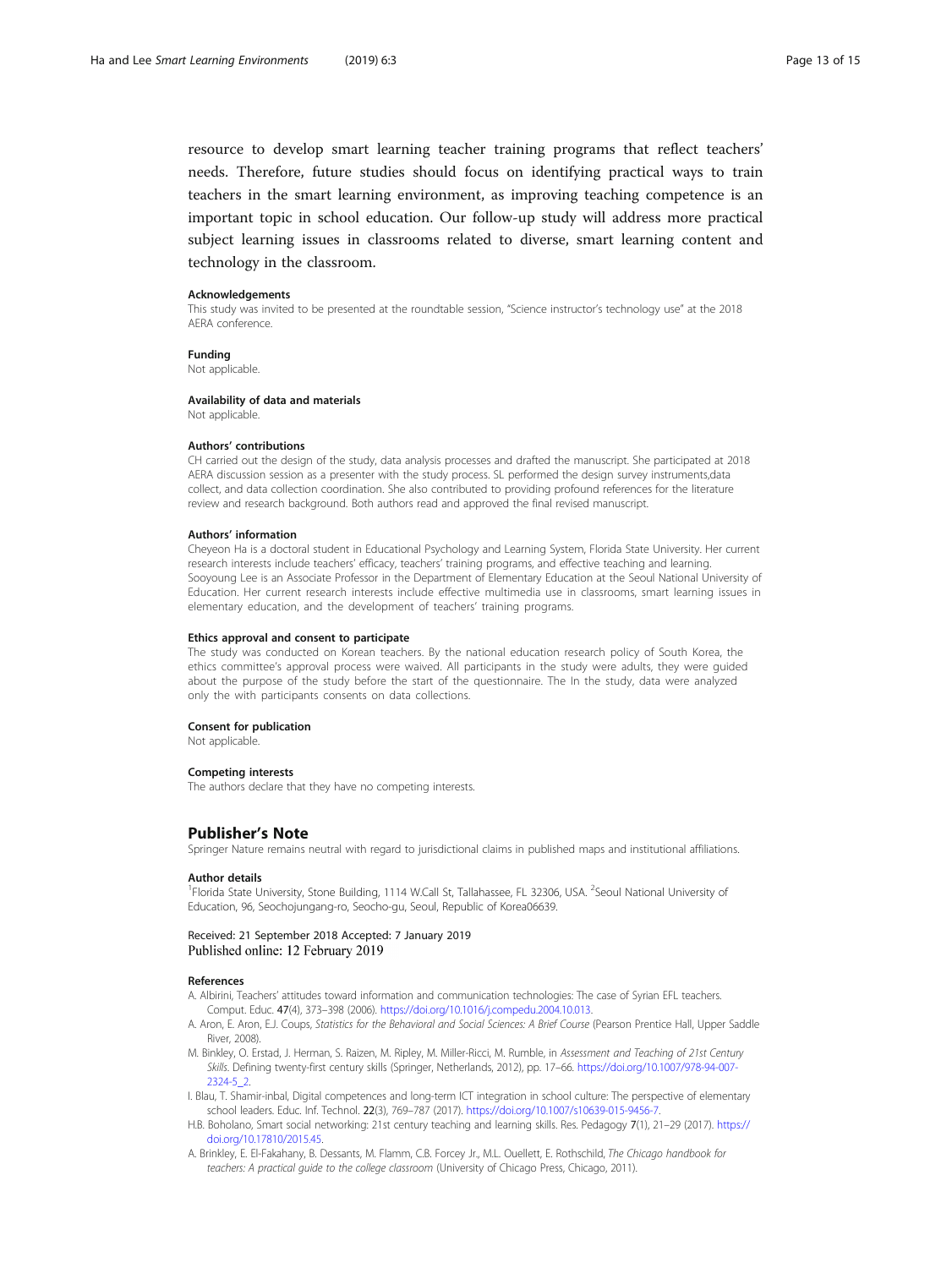- <span id="page-13-0"></span>H.H. Chang, C.S. Fu, C.Y. Huang, Willingness to adopt or reuse an E-learning system: The perspectives of self-determination and perceived characteristics of innovation. Innov. Educ. Teach. Int. 54(5), 511–520 (2017). [https://doi.org/10.1080/](https://doi.org/10.1080/14703297.2016.1194768) [14703297.2016.1194768.](https://doi.org/10.1080/14703297.2016.1194768)
- M.L. Cheok, S.L. Wong, Predictors of E-learning satisfaction in teaching and learning for school teachers: A literature review. Int. J. Instr. 8(1), 75–90 (2015).
- F. Davis, R. Bagozzi, P. Warshaw, User acceptance of computer technology: A comparison of two theoretical models. Manag. Sci. 35(8), 982–1003 (1989).
- B.K. Engen, T.H. Giæver, L. Mifsud, Mind the gap: ICT in the Norwegian national curriculum and the 2010 Teacher Education Reform. Paper presented at the Nordic Educational Research Association (NERA) conference (Education for sustainable development, Lillehammer, 2014).
- P. Griffin, E. Care, B. McGaw, in Assessment and Teaching of 21st Century Skills. The changing role of education and schools (Springer, Dordrecht, 2012), pp. 1–15. [https://doi.org/10.1007/978-94-007-2324-5\\_1.](https://doi.org/10.1007/978-94-007-2324-5_1)
- O.E. Hatlevik, Examining the relationship between teachers' self-efficacy, their digital competence, strategies to evaluate information, and use of ICT at school. Scand. J. Educ. Res. 61(5), 555–567 (2017). [https://doi.org/10.1080/00313831.2016.1172501.](https://doi.org/10.1080/00313831.2016.1172501)
- J.G. Hedberg, Extending the pedagogy of mobility. Educ. Media Int. 51(3), 237–253 (2014). [https://doi.org/10.1080/09523987.](https://doi.org/10.1080/09523987.2014.968447) [2014.968447.](https://doi.org/10.1080/09523987.2014.968447)
- H. Holden, R. Rada, Understanding the influence of perceived usability and technology self-efficacy on teachers' technology acceptance. J. Res. Technol. Educ. 43(4), 343–367 (2011). [https://doi.org/10.1080/15391523.2011.10782576.](https://doi.org/10.1080/15391523.2011.10782576)
- S. Hsu, P.Y. Kuan, The impact of multilevel factors on technology integration: The case of Taiwanese grade 1–9 teachers and schools. Educ. Technol. Res. Dev. 61(1), 25–50 (2013). [https://doi.org/10.1007/s11423-012-9269-y.](https://doi.org/10.1007/s11423-012-9269-y)
- F.A. Inan, D.L. Lowther, Factors affecting technology integration in K-12 classrooms: A path model. Educ. Technol. Res. Dev. 58(2), 137–154 (2010). <https://doi.org/10.1007/s11423-009-9132-y>.
- D.Y. Kim, S.Y. Lee, A study on the effect of the usage of smart education tools on attention and study achievement of learners: Application cases of Korean language courses in elementary school. Korean J. Elementary Educ. 27(2), 141–159 (2016). [https://doi.org/10.20972/kjee.27.2.201606.141.](https://doi.org/10.20972/kjee.27.2.201606.141)
- M. Kim, Y. Bae, Development of a smart education model for field application of smart education. J. Internet Comput. Serv. 13(5), 77–92 (2012). [https://doi.org/10.7472/jksii.2012.13.5.77.](https://doi.org/10.7472/jksii.2012.13.5.77)
- R.B. Kline, Principles and Practice of Structural Equation Modeling, 4th edn. (Guilford Press, New York, 2015).
- E. Lee, J.Y. Lee, Analysis of structural relationships of learner characteristics, interactions flow, perceived usefulness and learning satisfaction in SMART education environments: Focused on elementary school. J. Educ. Inf. Media 19(3), 573–603 (2013).
- J. Leem, S. Kim, Effects of flipped learning on learning achievement, collaboration ability, and ICT literacy in smart learning environment. J. Educ. Technol. 32(4), 809–836 (2016). <https://doi.org/10.17232/KSET.32.4.809>.
- B. Lim, Analysis of the elementary school teachers' needs on digital textbooks and its implications on the policy making. Korean J. Educ. Technol. 28(2), 317–346 (2012). <https://doi.org/10.17232/KSET.28.2.317>.
- B.R. Lim, J.H. Leem, E.M. Sung, What is the concept of smart education and the typology of smart education contents. J. Educ. Technol. 29(3), 459–489 (2013). <https://doi.org/10.17232/KSET.29.3.459>.
- D.L. Lowther, F.A. Inan, J.D. Strahl, S.M. Ross, Does technology integration "work" when key barriers are removed? Educ. Media Int. 45(3), 195–213 (2008). <https://doi.org/10.1080/09523980802284317>.
- K.S. Noh, S.H. Ju, J.T. Jung, An exploratory study on concept and realization conditions of smart learning. J Dig. Convergence 9(2), 79–88 (2011). [https://doi.org/10.14400/JDPM.2011.9.2.079.](https://doi.org/10.14400/JDPM.2011.9.2.079)
- J. Palfrey, U. Gasser, Born Digital: Understanding the First Generation of Digital Natives (Basic Books, New York, 2008). S.H. Park, K. Lim, J.Y. Lee, Analyses on the differences in the perception of job responsibility between "smart education" leading teachers and regular teachers using the IPA technique. Stud. Educ. Info. Media 2(19), 201–227 (2013) Retrieved from [http://kiss.kstudy.com/thesis/thesis-view.asp?key=3177280.](http://kiss.kstudy.com/thesis/thesis-view.asp?key=3177280)
- E.C. Pepanastasiou, C. Angeli, Evaluating the use of ICT in education: Psychometric properties of the survey of factors affecting teachers teaching with technology (SFA-T<sup>3</sup>). Educ. Technol. Soc. 11(1), 69-86 (2008) Retrieved from [https://](https://www.researchgate.net/publication/220374660_Evaluating_the_Use_of_ICT_in_Education_Psychometric_Properties_of_the_Survey_of_Factors_Affecting_Teachers_Teaching_with_Technology_SFAT3) www.researchgate.net/publication/220374660\_Evaluating\_the\_Use\_of\_ICT\_in\_Education\_Psychometric\_Properties\_of [the\\_Survey\\_of\\_Factors\\_Affecting\\_Teachers\\_Teaching\\_with\\_Technology\\_SFAT3](https://www.researchgate.net/publication/220374660_Evaluating_the_Use_of_ICT_in_Education_Psychometric_Properties_of_the_Survey_of_Factors_Affecting_Teachers_Teaching_with_Technology_SFAT3).
- D. Petko, Teachers' pedagogical beliefs and their use of digital media in classrooms: Sharpening the focus of the 'will, skill, tool'model and integrating teachers' constructivist orientations. Comput. Educ. 58(4), 1351–1359 (2012). [https://doi.org/](https://doi.org/10.1016/j.compedu.2011.12.013) [10.1016/j.compedu.2011.12.013](https://doi.org/10.1016/j.compedu.2011.12.013).
- A. Pinsonneault, K. Kraemer, Survey research methodology in management information systems: An assessment. J. Manag. Inf. Syst. 10(2), 75–105 (1993). <https://doi.org/10.1080/07421222.1993.11518001>.
- P. Poulova, B. Klimova, Smart learning: Are we ready for it? Int. Assoc. Dev. Inf. Soc., 341–346 (2015) Retrieved from [https://](https://eric.ed.gov/?id=ED562114) [eric.ed.gov/?id=ED562114](https://eric.ed.gov/?id=ED562114).
- L.E. Reksten, Using Technology to Increase Student Learning (Corwin Press, Thousand Oaks, 2000).
- J.M. Roschelle, R.D. Pea, C.M. Hoadley, D.N. Gordin, B.M. Means, Changing how and what children learn in school with computer-based technologies. Futur. Child. 10(2), 76–101 (2000) <https://psycnet.apa.org/record/2001-00892-003>.
- M.G. Seol, C.I. Son, A survey on teacher's perceptions about the current state of using smart learning in elementary schools. Korean Assoc. Info. Educ. 16(3), 309–318 (2012) Retrieved from [http://www.ndsl.kr/ndsl/commons/util/ndslOriginalView.](http://www.ndsl.kr/ndsl/commons/util/ndslOriginalView.do?cn=JAKO201206737753551&dbt=JAKO&koi=KISTI1.1003%2FJNL.JAKO201206737753551) [do?cn=JAKO201206737753551&dbt=JAKO&koi=KISTI1.1003%2FJNL.JAKO201206737753551.](http://www.ndsl.kr/ndsl/commons/util/ndslOriginalView.do?cn=JAKO201206737753551&dbt=JAKO&koi=KISTI1.1003%2FJNL.JAKO201206737753551)
- S.Y. Shim, Relation between teachers' constructivism and attitudes and competence ICT in early childhood classrooms. J. Korean Counc. Child. Rights 14(1), 109–128 (2011) Retrieved from [https://www.kci.go.kr/kciportal/ci/sereArticleSearch/](https://www.kci.go.kr/kciportal/ci/sereArticleSearch/ciSereArtiView.kci?sereArticleSearchBean.artiId=ART001426905) [ciSereArtiView.kci?sereArticleSearchBean.artiId=ART001426905.](https://www.kci.go.kr/kciportal/ci/sereArticleSearch/ciSereArtiView.kci?sereArticleSearchBean.artiId=ART001426905)
- W.S. Shin, Factors influencing elementary school teachers' ICT instruction. J. Korean Assoc. Educ. Info. Media 17(2), 239–260 (2011) Retrieved from [http://uci.kci.go.kr/resolution/result.do?res\\_cd=G704-000427.2010.14.1.006&res\\_svc\\_cd=.](http://uci.kci.go.kr/resolution/result.do?res_cd=G704-000427.2010.14.1.006&res_svc_cd=)
- V. Teeroovengadum, N. Heeraman, B. Jugurnath, Examining the antecedents of ICT adoption in education using an extended technology acceptance model (TAM). Int. J. Educ. Dev. Info. Commun. Technol. 13(3), 4–23 (2017) Retrieved from [https://](https://search.proquest.com/openview/2df33692642e8c720569bf7c53384821/1?pq-origsite=gscholar&cbl=28521) [search.proquest.com/openview/2df33692642e8c720569bf7c53384821/1?pq-origsite=gscholar&cbl=28521.](https://search.proquest.com/openview/2df33692642e8c720569bf7c53384821/1?pq-origsite=gscholar&cbl=28521)
- J. van Braak, J. Tondeur, M. Valcke, Explaining different types of computer use among primary school teachers. Eur. J. Psychol. Educ. 19(4), 407–422 (2004). [https://doi.org/10.1007/BF03173218.](https://doi.org/10.1007/BF03173218)